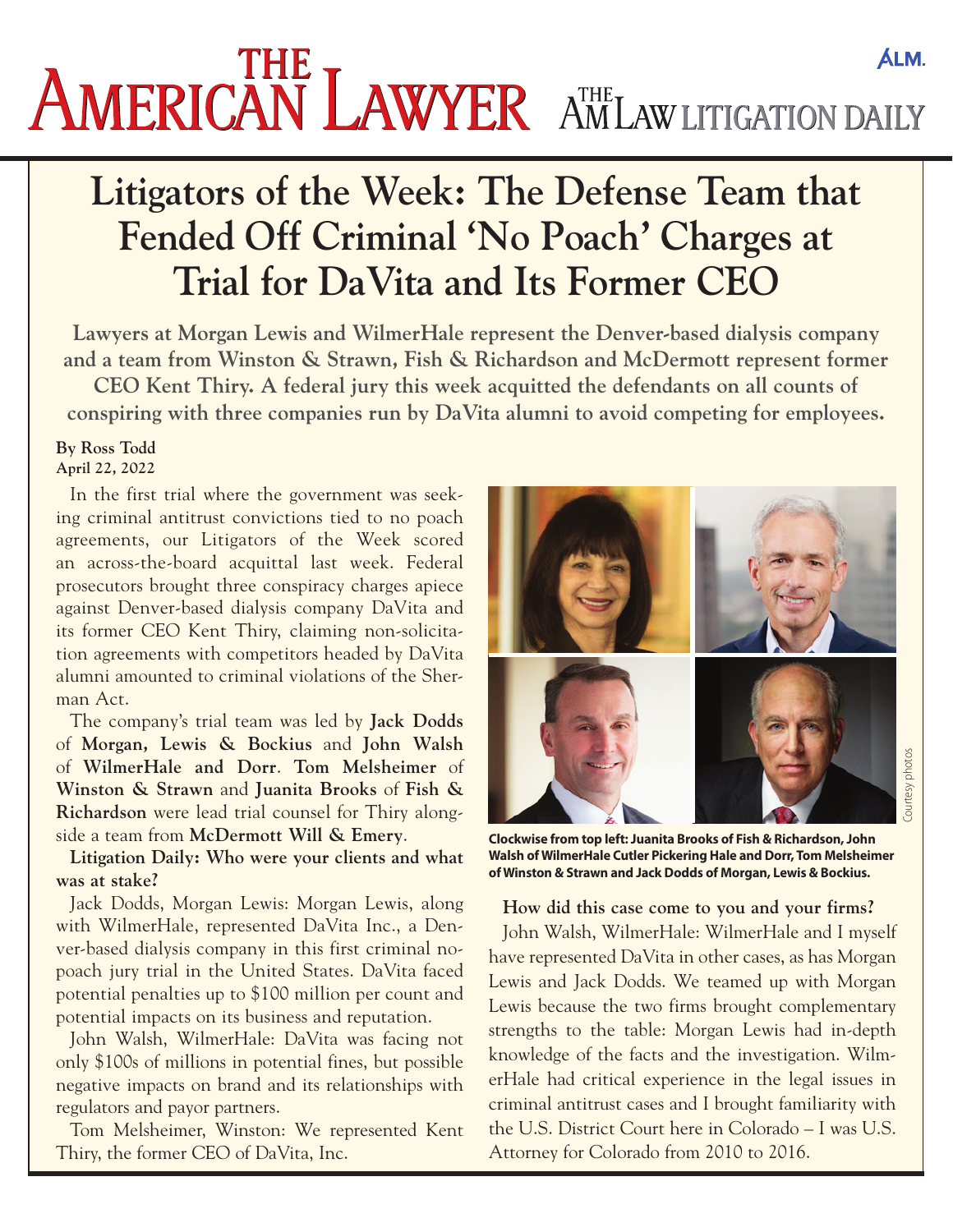Jack Dodds, Morgan Lewis: DaVita has been a key firm client across multiple practice areas for many years. We have worked closely with the client on prior government enforcement matters and are fortunate to be a trusted advisor to the company. We were gratified that DaVita called on us in this matter.

Tom Melsheimer, Winston: I was hired by **Jeff Stone** of McDermott, Kent Thiry's close friend, when we thought the case would be indicted in Dallas. When it was indicted in Denver, I made the travel team and helped to recruit my longtime friend and trial partner, Juanita Brooks, to try the case with me.

### **Who all was on the defense teams and how did you divide the work?**

John Walsh, WilmerHale: Jack Dodds at Morgan Lewis and I were trial counsel for DaVita in the case. We informally divided responsibilities between Morgan Lewis, with its command of the facts and witnesses, and WilmerHale, with a focus on the legal issues, motions and jury instructions, including the critical motion to dismiss which was briefed and argued by WilmerHale partner and former U.S. Solicitor General **Seth Waxman**. The two teams worked extremely well together and in practice, this division was not rigid – Jack and Morgan Lewis also participated in the briefing and legal arguments, I (with the WilmerHale team's critical support) handled voir dire, cross examinations of witnesses and jury instructions and Rule 29 arguments at trial. Our WilmerHale team included counsel **Dan Crump**, senior associates **Erin Ladd**, **Lauren Ige**, **Kelsey Quigley**, **Sophie Cooper** and **Margarita Botero**, associates **Aretha Frazier** and **Avi Bakshani** and **Stan Maderich**, senior case management, and **Taryn McCarthy**, senior paralegal.

Jack Dodds, Morgan Lewis: I handled the opening statement and closing arguments for DaVita working closely with counsel for Mr. Thiry to address issues that were common to both him and the company and to present a unified defense. My partner **Clay Everett** shaped the legal strategy around the antitrust laws, working closely with our co-counsel at WilmerHale. Clay and I were privileged to work with a dedicated, outstanding team of colleagues, including litigation associates **Erica Jaffe**, **Bradie Williams**, **Al Hassani**, **Mike Hacker**, as well as eData associate **Elizabeth Gary**, and paralegals **Barbara Robinson** and **Tanya Milton**. Our team brought passion, intensity, and a

commitment to the case. We worked hand-in-glove with the WilmerHale team, who are truly a class act.

Tom Melsheimer, Winston: For Mr. Thiry the Winston & Strawn team was led by me and included **Scott Thomas** and **Alex Wolens**. Included on the Thiry team were Juanita Brooks and **Roger Denning** of Fish & Richardson, and **Justin Murphy**, Jeff Stone and **Dan Campbell** of McDermott Will & Emery.

Juanita and I were co-lead trial counsels for Mr. Thiry. I gave the opening statement, cross-examined several of the government's cooperating witnesses, and conducted the direct examination of the only defense witness, an economist. Juanita conducted the voir dire, cross-examined multiple government witnesses, and did the closing argument.

McDermott served as quarterback for the Thiry defense, they argued critical motions and issues with the judge during trial, and Jeff Stone was sitting next to Kent Thiry when the acquittal verdict came back.

**What were your key trial themes? And how did you highlight those themes as the government put on its case?**

John Walsh, WilmerHale: Our themes were simple and straightforward: We acknowledged there were emails and texts from former CEO Thiry that the jury wouldn't like and shouldn't have happened. But those emails, texts and informal agreement simply were not crimes. There was never a conspiracy to "allocate the market for employees" among the companies – which was the antitrust crime charged. And we argued that employees might have been affected by the informal agreements, but that there was no evidence of employees being harmed – in fact, the stories of individual employees showed they were benefited by DaVita offering pay raises and promotions to get them to stay at DaVita. And meaningful competition always remained: Sometimes the employees stayed, and sometimes they left. We also made clear in our presentation that the government had overreached in charging this case criminally – and from the jury's questions, that theme seemed to have resonated.

On cross-examination, every government witness had to acknowledge aspects of these themes, because they were rooted in the truth.

Jack Dodds, Morgan Lewis: Dodds: We acknowledged the existence of the agreements and the other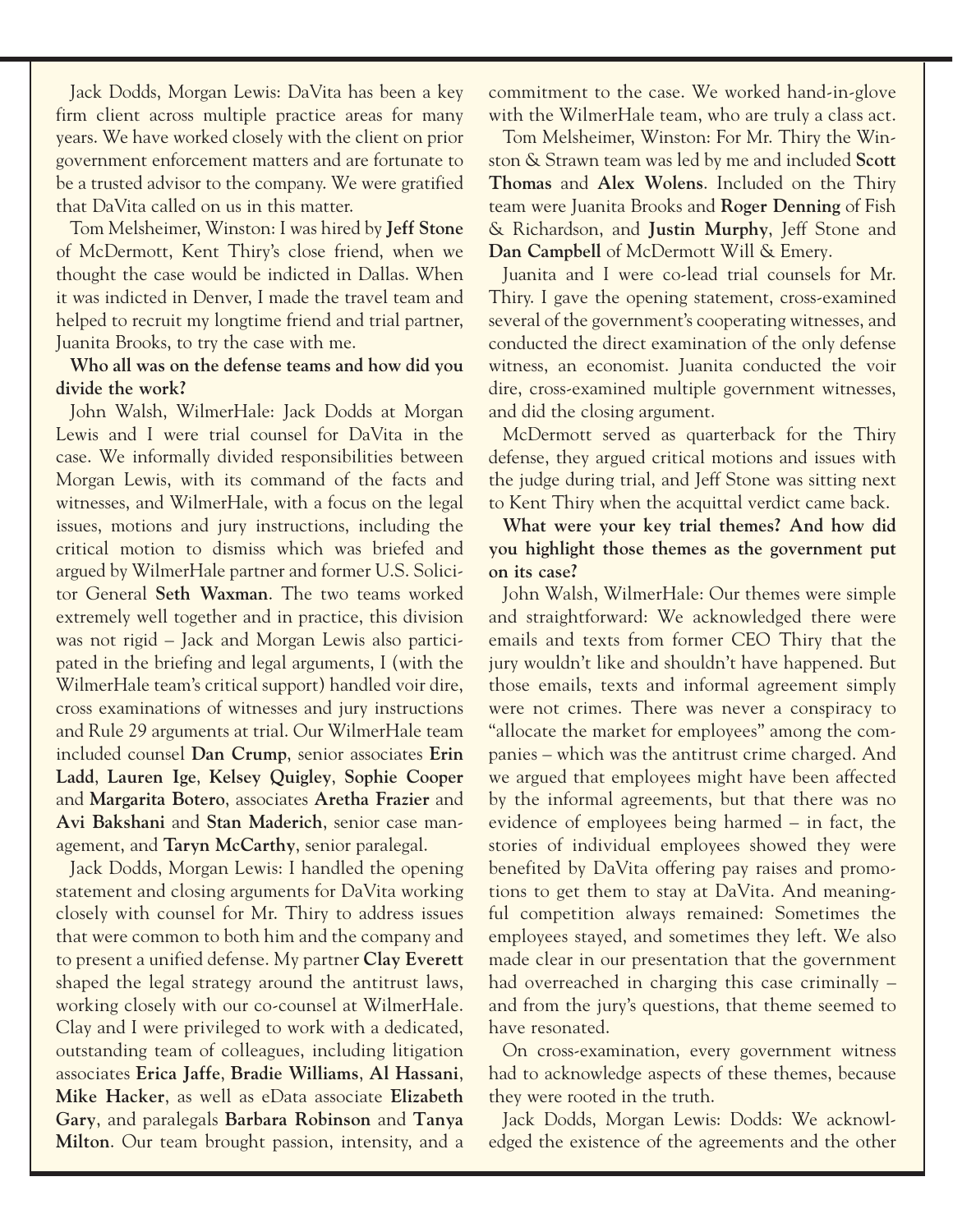less attractive facts in the case and tried to focus the jury on simple, pivotal questions, the most important of which was whether the agreements had the purpose and intent of allocating the relevant employment market. The jury's one question during deliberations told us that we had succeeded in having them focus on the right thing.

Tom Melsheimer, Winston: Our key theme was that, whatever happened, it wasn't a market allocation as defined by the antitrust laws. The agreements had pro-competitive benefits and were made, not to allocate the market, but to manage long-term relationships between business colleagues and to create transparency in the hiring process. We emphasized this in our cross-examinations of nearly every cooperating government witness. The simple truth is that the witnesses wanted to agree with us because, by and large, they didn't agree with the government's theory. This was one of the best examples of the maxim that cross-examination need not be "cross," and it was important that we draw out the right testimony without being unnecessarily aggressive. That's not easy.

**I gather there was a lot of back and forth over the government's contention that an alleged no poach agreement could constitute a per se violation of the antitrust laws. Why was that such an important issue and where all did that fight play out?**

John Walsh, WilmerHale: If an agreement is a per se violation of the antitrust law, the defense evidence and arguments that can be presented are greatly limited – in effect, the agreement itself is the crime. The government charged the three nonsolicitation agreements alleged as per se violations, and admitted that if the agreements were not per se violations, the indictment would have to be dismissed. Our motion to dismiss argued that the indictment should be dismissed because it did not properly allege a per se offense – in other words, that the "non solicitation" agreements alleged were not a per se offenses. [U.S. District] Judge [R. Brooke] Jackson [did not grant the](https://casetext.com/case/united-states-v-davita-inc)  [motion](https://casetext.com/case/united-states-v-davita-inc), but he found that not all non-solicitation agreements are actually per se violations, and that to establish that the non-solicitation agreements alleged were in fact per se offenses, the government would have to prove beyond a reasonable doubt that the purpose of the agreements was to "allocate the market for employees," in other words, the purpose was to agree to "cease meaningful competition" for those employees. This was a critical ruling and the basis for our defense – there was never an agreement with the purpose of "ceasing meaningful competition" for DaVita employees, and meaningful competition never ceased.

Jack Dodds, Morgan Lewis: The legal arguments continued well into trial, with the court weighing what instructions the jury would be given right up to the closing arguments. The lack of precedent meant that the instructions had to be carefully curated, and that we had little certainty on where they would end up until right before closing.

Tom Melsheimer, Winston: The intent piece was the hook for our entire defense.

**Judge Jackson allows jurors to submit questions for witnesses. How did the questions from the jury shape the tenor of the trial? And what can you do to prepare a witness for them?**

John Walsh, WilmerHale: The juror questions offered an invaluable glimpse into the issues the jurors were focusing on. They were extremely helpful. We did our best to pivot our cross-examinations and presentation to help address the questions and concerns the jurors were raising. We were also heartened by the fact that the questions revealed that jurors were paying very close attention and asking key questions to get to the bottom of the issues being presented. It was an impressive jury.

Jack Dodds, Morgan Lewis: Our defense strategy was to present only one witness, an economist who is the president of Analysis Group Inc. He received at least 60 questions from the jury after the cross-examination was finished. He provided his three-point analysis to demonstrate findings that there was no difference from what other companies are doing with respect to hiring from DaVita. Overall, the jury's questions told us that we had a thoughtful, insightful jury.

Tom Melsheimer, Winston: I have handled a number of trials where the court permitted the jurors to ask questions. It's a great idea that keeps the jurors engaged in the trial. It also gives the lawyers a window into what the jurors are thinking, so it's invaluable in that regard. In this case, the juror questions came to define the trial because there were so many of them over 100. We only called one witness, but we prepared him for a barrage of questions, which he ended up